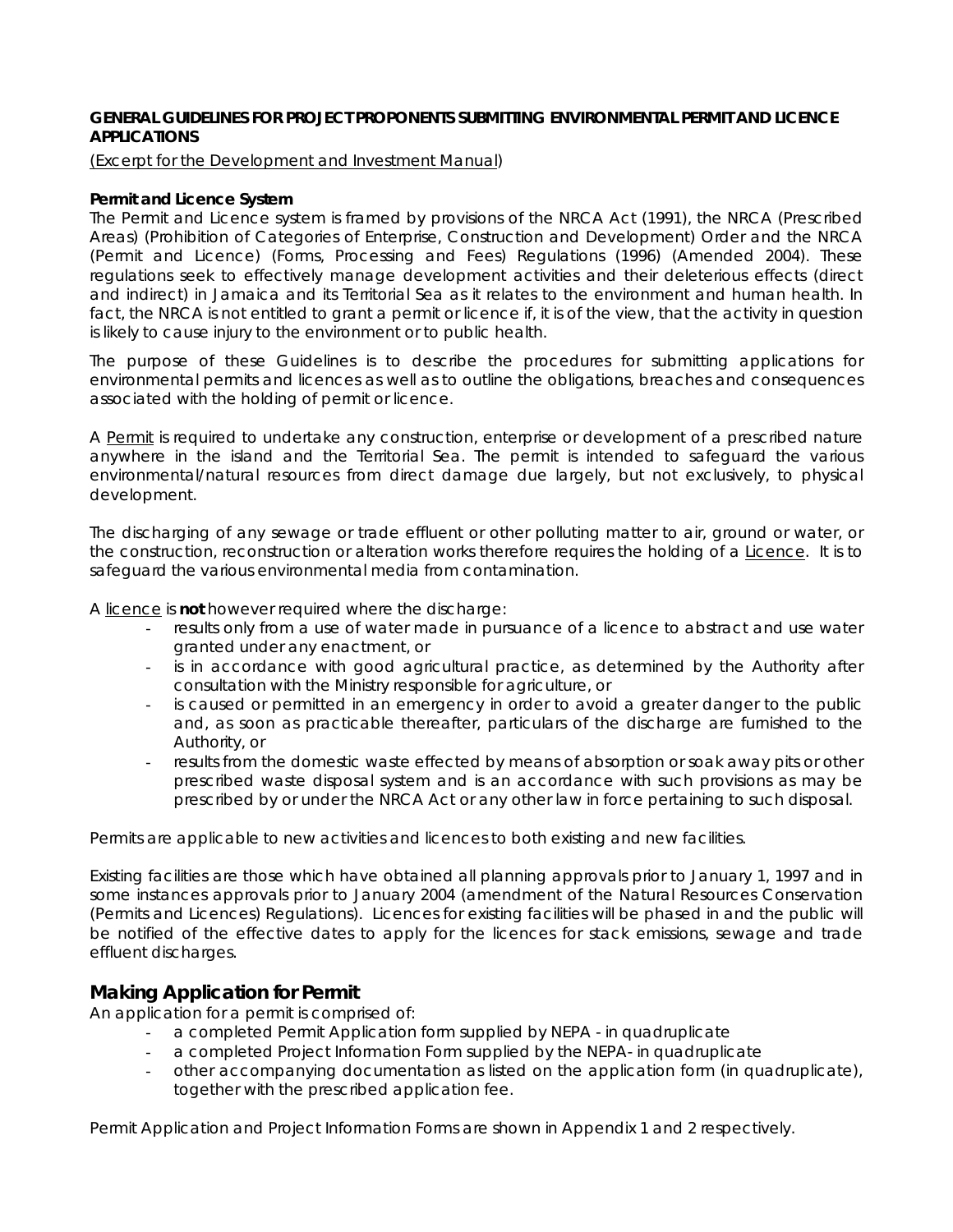On completion, the application package is taken or mailed to the Applications Secretariat Branch, National Environment and Planning Agency (NEPA) 10 Caledonia Avenue, Kingston 5, Jamaica.

### *Processing Application for Permit*

The processing of the application for permit is outlined in the flowchart (Figure 1). Incomplete Project Information Forms will **NOT** be accepted.

In applying for a permit, an EIA may be required. In such case, the applicant will be notified. The project proponent and/or their representatives will be provided with the Terms of Reference (ToRs) designed for the category of development.

The respective ToRS need to be modified as appropriate and submitted to NEPA for approval. The final scope of the EIA study will be agreed on by the project proponent and NEPA, and the EIA study will then proceed in accordance with the approved ToRS. (For full details on the requirements for conducting EIAs, see Appendix 3).

The notification to the applicant will be copied to related agencies and departments of government. NRCA Act Section 8 obliges agencies/departments to consult the NRCA before deciding any matter whether provisionally or finally, in respect of which the Authority has functions to perform.

A public presentation is required for all projects requiring EIA. However, the Authority reserves the right to wave the requirement for a public presentation from time to time. Guidelines for Public Presentation have been developed to assist proponents in convening these sessions, see Appendix 3.

In arriving at its decision for granting a permit, the Authority will consider the comments, if any, from outside agencies, experts, and the public, besides its own analysis. The decision whether to grant a permit, or the terms and conditions to be attached to the grant of a permit, may be guided by application of specific standards in use from time to time.

Where an application for permit is refused, the Authority will notify the applicant of the reasons for the decision and of his right of appeal to the Minister under Section 35 of the NRCA Act. The applicant may also appeal to the Minister where he/she objects to the terms and conditions attached to the grant of the Permit.

The review and decision-making period for applications could take up to 90 days except in instances where an EIA is required.

### *Current Fees*

Permit fees are as follows:

- Application for Permit ----- \$2000.00 (non-refundable and payable upon submission of the application)
- Permit Fees range from \$15,000.00 -\$25,000.00 (payable upon the collection of the permit)

Fees may be adjusted at any time.

#### *Validity*

The validity of the Permit is indefinite. However, if the permitted activity does not commence within five years after the date of this Permit, then this Permit is void and the Permittee shall re-apply for a new Permit.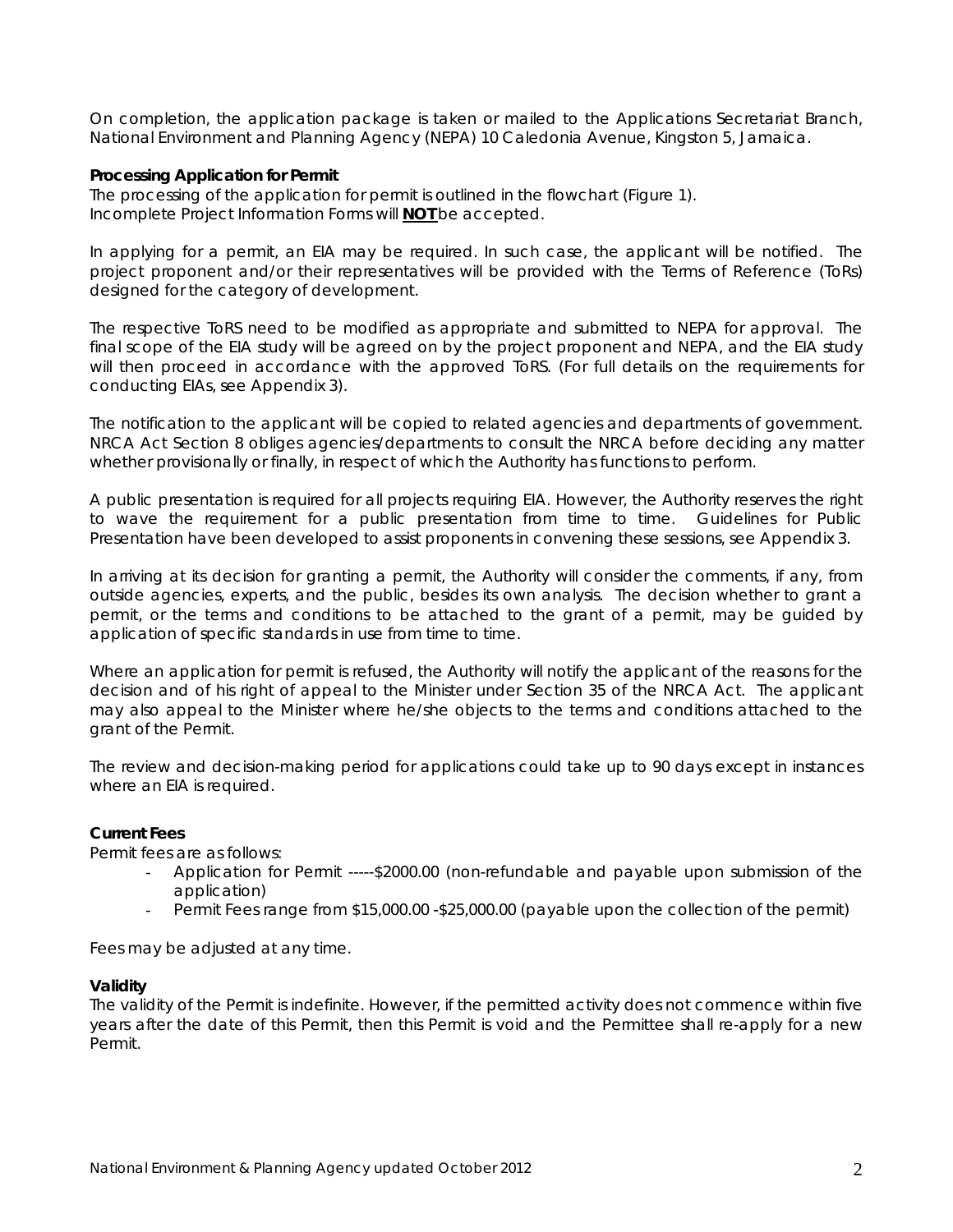# *Collection of the Permit*

The Permit **MUST** be collected within **THREE (3) MONTHS** of the date of the approval by the Authority. Failure to do so will result in the approval being withdrawn and a reapplication for the Environmental Permit being required.

# *Breaches and Consequences*

A Permit may be suspended or revoked if any of its terms or conditions is breached, or if the holder fails to submit any documents and information as the Authority may require.

The undertaking of a prescribed activity without the holding of an appropriate Permit will bring substantial penalties, on conviction in a court of law.

# *Making Application for Licence*

An application for a licence is comprised of:

- a completed Licence application form in quadruplicate
- accompanying documentation as listed on the application form, together with the prescribed application fee.

On completion, the application package is taken or mailed to the National Environment and Planning Agency (NEPA) at 10 Caledonia Avenue, Kingston 5, Jamaica, or any NEPA Parish Office.

### *Processing Application for Licence*

The processing of the application for the Licence to discharge sewage and trade effluent by NRCA is outlined in the flowchart (Figure 1).

In applying for a licence for a new facility, additional documentation, information or an EIA may be required. This may be subsumed in the processing of the concurrent application for permit. Whether the licence is for a new or existing facility (i.e. existing at the effective date of the Regulations), the procedure with respect to requesting and handling of any additional documents, information or EIA is the same as described as in Figure 1.

An existing facility may be licensed provisionally for a specified time frame within which the facility will be upgraded to meet current standards. The terms and conditions of such a licence will be agreed on with the Authority.

In addition, other permits and licenses may be required under the Beach Control Act, NRCA Act, Wild Life Protection Act, Natural Resources (National Parks) Regulations; Endangered Species (Protection, Conservation and Regulation of Trade) Act, Natural Resources (Marine Parks) Regulations and Amendments.

# *Current Fees*

Licence fees are as follows:

- Application for Licence \$2000.00 (non-refundable and payable upon submission of the application)
- Licence Fees \$7,500.00 ( payable upon the collection of the licence)
- Licence renewal Fee \$7,500.00 (payable upon the collection of the licence)
	- o A late application fee of \$6,500.00 is charged for renewal of licence if the application is not submitted at least two months prior to the expiration date of the licence (nonrefundable and payable upon submission of the application)

Fees may be adjusted at any time.

#### *Validity*

The validity of the Licence is five (5) years. The licensee must apply for renewal of the licence at least sixty (60) days before expiry.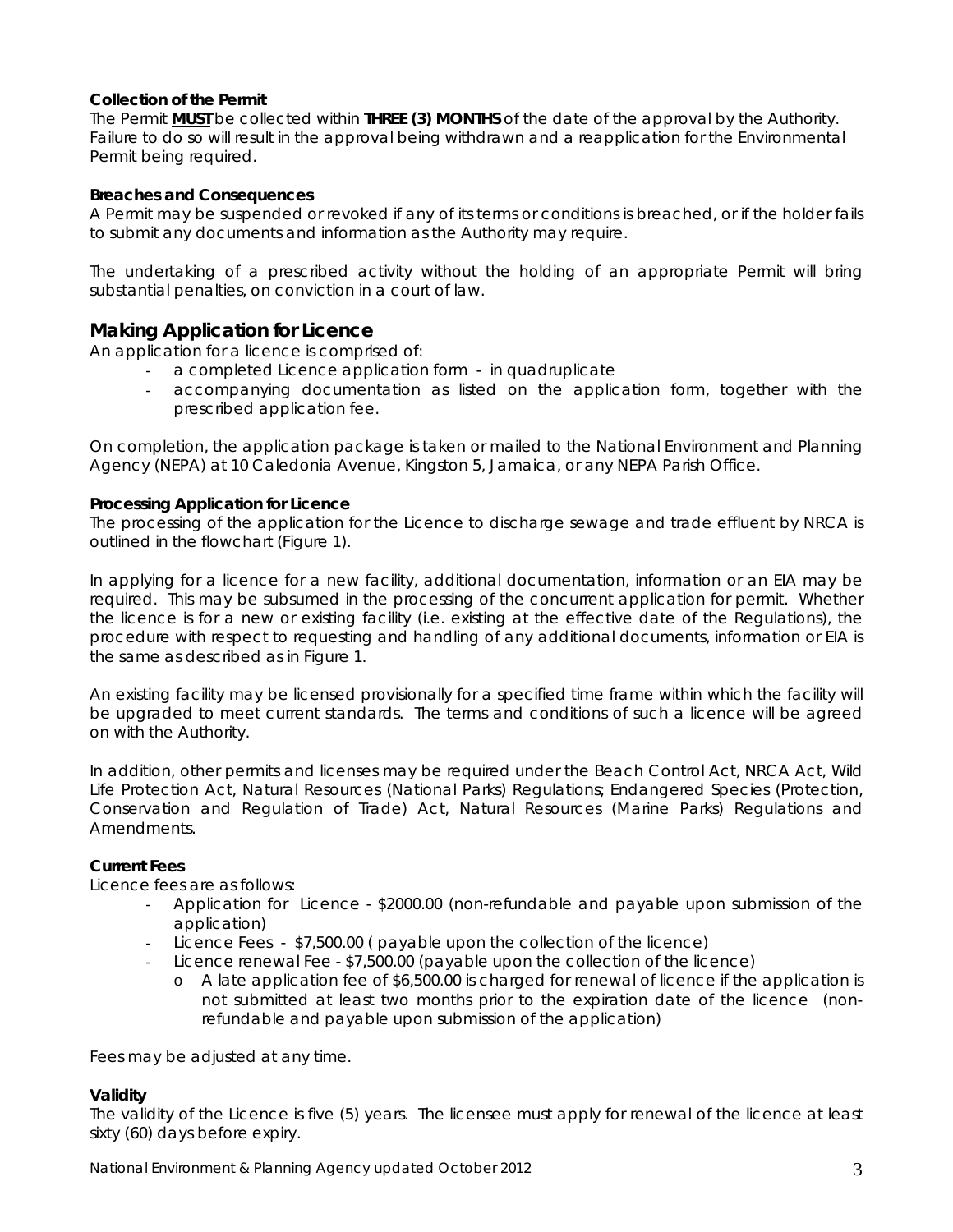# *Collection of the Licence*

The licence **MUST** be collected within **THREE (3) MONTHS** of the date of the approval by the Authority. Failure to do so will result in the approval being withdrawn and a reapplication for the Environmental Permit being required.

# *Breaches and Consequences*

A licence may be revoked if, among other things:

- there is persistent non-compliance with any of its terms or conditions
- it is discovered that the licensee had deliberately submitted false, misleading or incomplete information during the application process, or had attempted to falsify self-monitoring records.

In the case of non-submittal of monitoring reports and other relevant documentation requested within the time specified in the licence, the Authority may also suspend or revoke the licence, and the Minister may take such steps as are necessary to ensure its cessation.

The discharge of any sewage or trade effluent or other polluting matter into air, ground or water, except in specified circumstances, will bring substantial penalties, on conviction in a court of law.

# *Public Register*

Information supplied or collected as part of the application or monitoring process shall be placed on a register maintained by the Authority and accessible to the public. The register may include, inter alia, copies of applications, permits, licences, amendments thereto, reported and collected data.

The Authority will evaluate for exclusion from such public disclosure any information indicated by the applicant to be proprietary or commercially sensitive, or whose disclosure would be contrary to the interests of national security. Applicants shall accordingly identify and as far as possible physically separate any such material at the time of submitting the application, giving precise reasons for desiring exclusion of same from public disclosure.

#### **Note**

**In addition to obtaining environmental permission for the prescribed categories from the NRCA, be reminded that other permissions are required for development to take place. These include planning approvals from the Town and Country Planning Authority or the Local Planning Authority/Parish Council and also building approvals from the Parish Council /Local Planning Authority.** 

# *Flowchart showing the Processing an Application for Permit*

The following is the procedure for processing applications. The flowchart outlines the different stages of the Environmental Permit and Licence Applications Process, beginning with the submission of the application through to the step when the Authority takes the decision. The chart also shows the follow-up and monitoring stages of post-permit activities.

Processes highlighted in the Flow Chart are:

- screening of the application to determine the need for an environmental impact assessment (EIA)
- the EIA Review, inclusive of evaluation by technical officers and technical Committees of the Agency as well as public/stakeholder involvement in the review.

### *N.B. For information on Environmental Impact Assessments, please consult NEPA's "Guidelines for Conducting Environmental Impact Assessments/.* Appendix 3.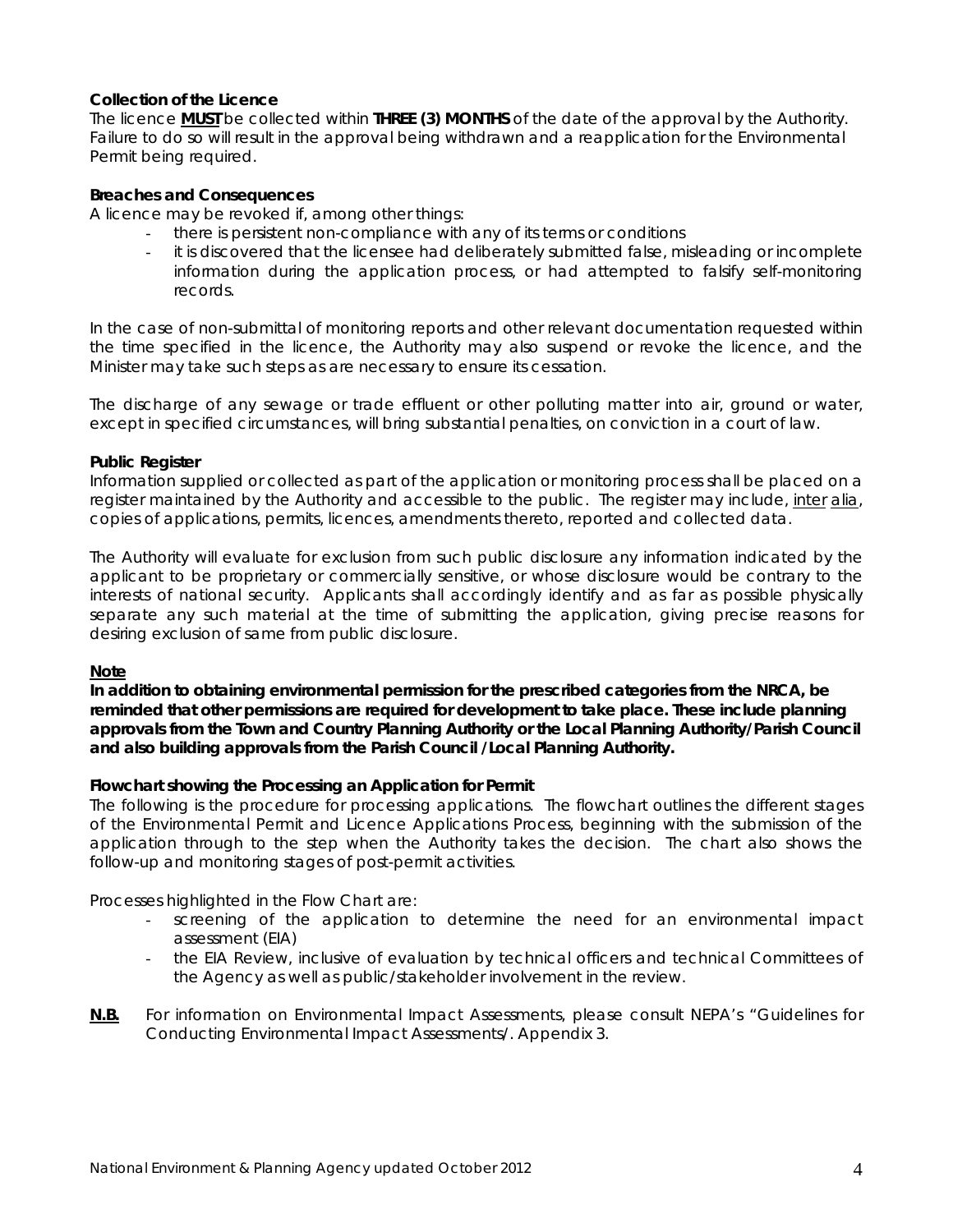**Figure 1** Flowchart for the processing of the Application for Permit and Licence is outlined below.

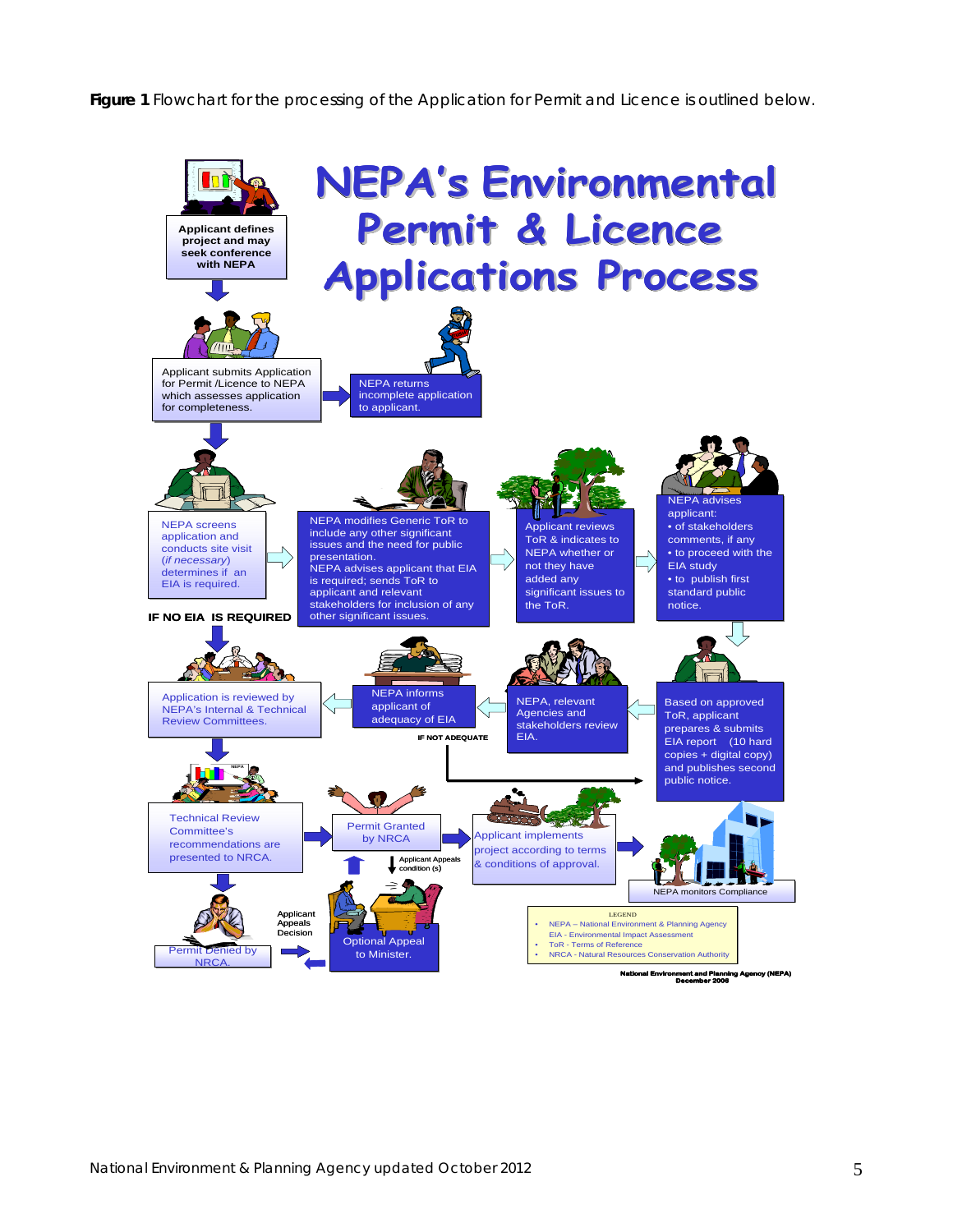# **2.0.3 Environmental Permit and Licence Application Checklists**

In submitting your application for an **Environmental Permit** and/or for an **Environmental Licence to Discharge Sewage Effluent or Trade Effluent**, the following checklists have been collated to ensure that every developer is aware of the requirements for submission, and that these requirements are met. Please ensure that **ALL** relevant documents accompany your application.

# **CHECKLIST - Environmental Permit Application**

#### **Place a tick (where applicable) in the box provided**

- □ Completed Permit Application Form & Project Information Form including:-
	- **•** Tax Registration Number
	- Contact information Telephone number, Cellular phone number, Fax, Email
	- For Companies Company Registration Number,; Names of Directors and Company **Secretary**
	- Copy of Identification for the person(s) making the application e.g. current Driver's Licence, National ID or Passport.
- $\Box$  Completed Licence Application Form (if there will be a discharge of trade or sewage and/ or poisonous or harmful substances into the environment).
- $\Box$  Beach Licence Application Form (Licence Under the Beach Control Authority for any use of the foreshore, floor of the sea and water column).
- $\Box$  Location Map (Drawn to scale 1:12,500).
- $\Box$  Layout Plan or Site Plan of facility/development drawn to scale (including dimensions).

 **Informative** - architectural drawings must be certified by a Registered Architect, engineering drawings must be certified by a Professional Engineer and Site and Subdivision Plans must be certified by a Commissioned Land Surveyor.

# Detailed design of Project including:-

- the proposed method of wastewater treatment and disposal, or similar facility
- the location and setback of the wastewater treatment and disposal facility on the Subdivision or Layout Plan
- a Gantt Chart illustrating the project schedule/ construction schedule for wastewater treatment and disposal facility, or similar facility
- **a** Sludge / Septage Management Plan for wastewater treatment and disposal facility, or similar facility
- Detailed design of the treatment components.
- Waste Management Plan and a Closure Plan for Petroleum Storage Facilities or similar facility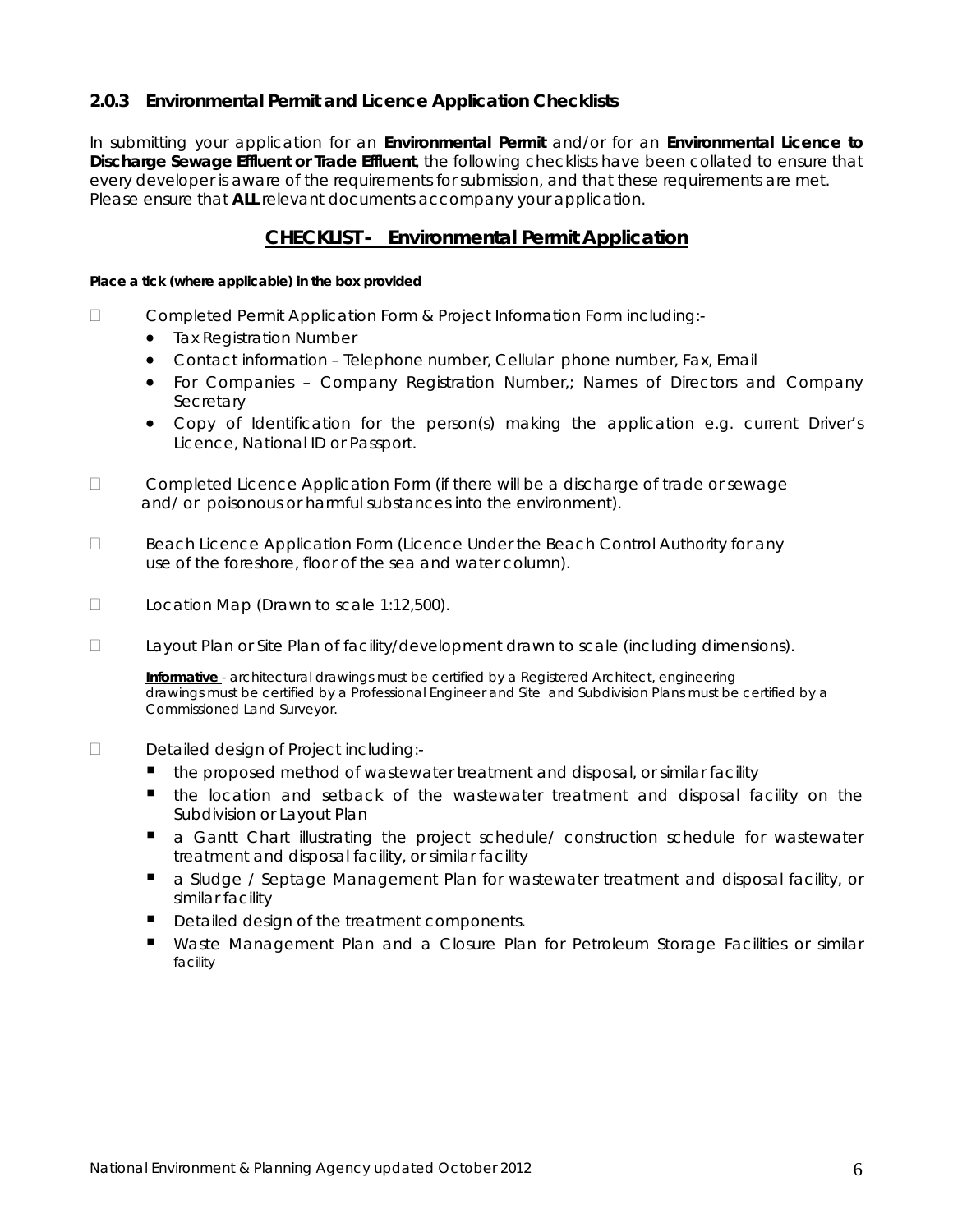# D Proof of Ownership

- A copy of the title or
- A probated will or,
- Lease Agreement along with a copy of the title and a consent letter.  **Informative**
- If the applicant is not the owner, a letter of authorization from the title holder(s) witnessed by a Justice of the Peace, giving the applicant permission to use the land for the proposed activity must be submitted along with a copy of the title and a copy of the Identification for both parties e.g. current Driver's Licence, National ID or Passport.
- If the registered title is held jointly, either all parties must be reflected as applicant or there should be a letter or authorization from the other title holder (s) giving the applicant permission to use the land for the proposed activity. The letter or authorization witnessed by a Justice of the Peace must be presented along with a copy of the Identification for all parties e.g. current Driver's Licence, National ID or Passport.
- ALL CONTRACTORS/AGENTS/CONSULTANTS who are applying for Permits and Licences on behalf of someone else, must submit a letter (with each application), giving them authority to apply for the Permit/Licence. The letter must also state the extent of their authority in relation to the application and in whose name the Permit/Licence should be issued. The letter must be signed by all the relevant parties who they represent, witnessed by a Justice of the Peace, and presented along with a copy of the Identification for all parties e.g. current Driver's Licence, National ID or Passport.
- □ Project Brief describing the scope and extent of the project
- Drainage Plan
- Surface Discharge Permission letter **Applicable** where the proposal is to discharge the final effluent into a surface drainage channel owned by another individual. **Informative:** In this case, the Applicant is to submit a" no objection" letter from the owner of the channel.
- Design Report- Applicable only to wastewater treatment and disposal facility or similar facility
- □ Application Fee of \$2000.00
- Previously submitted to the Development Assistance Centre  **Informative: Application must be submitted in quadruplicate (4 sets)**